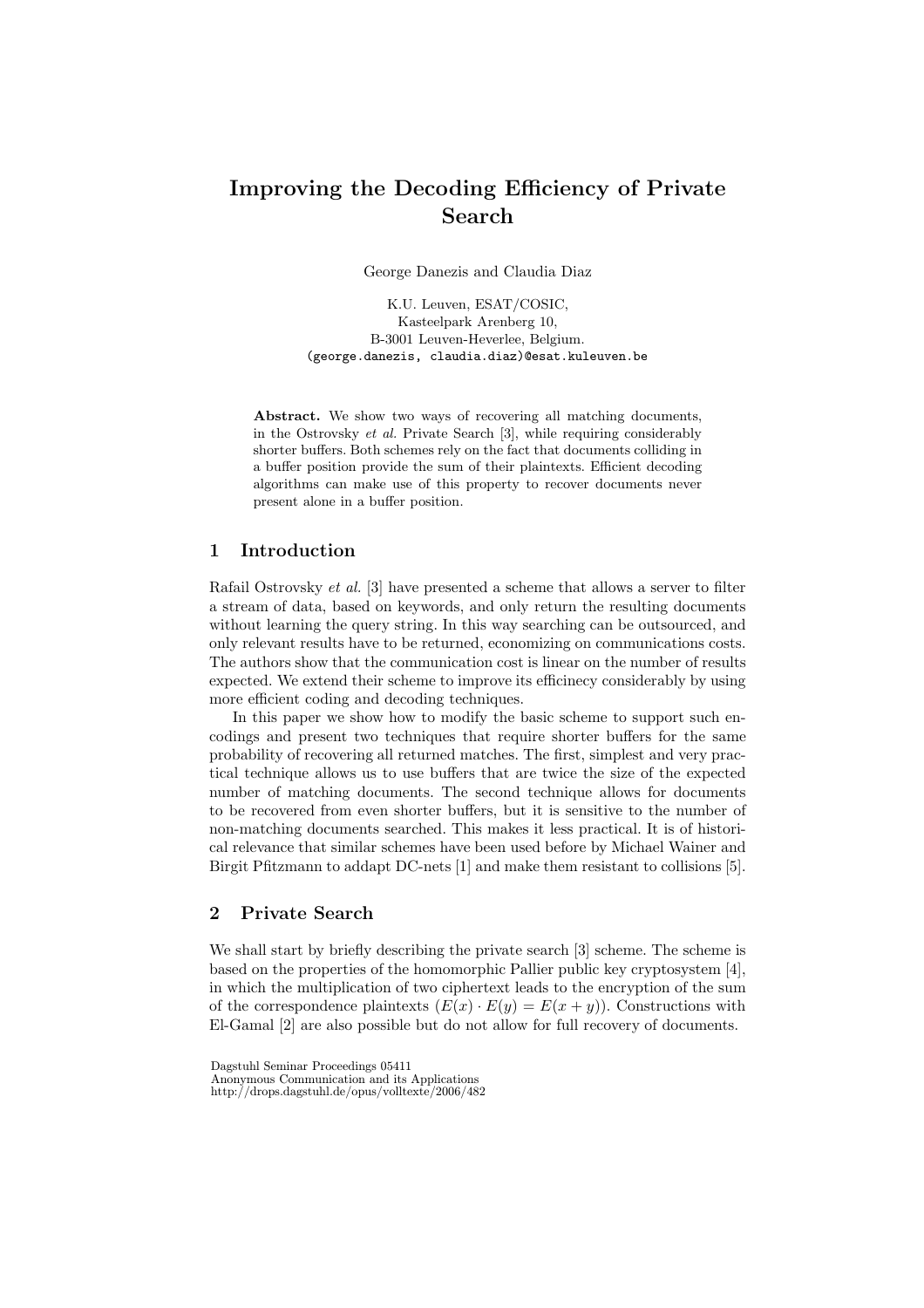The searching party provides a dictionary of terms and a corresponding Pallier ciphertext, that is the encryption of one  $(t_i = E(1))$ , if the term is to be matched, or the encryption of zero  $(t'_{i} = E(0))$  if the term is of no interest. Because of the semantic security properties of the Pallier cryptosystem this leaks no information about the matching criteria.

The dictionary ciphertexts corresponding to the terms in the document  $d_i$ are multiplied together to form  $g_j = \prod_k t_k = E(E[\text{Number of matching terms}]).$ A tuple  $(g_j, g_j^{d_j})$  is then computed. The second term will be an encryption of zero  $(E(0))$  if there has been no match, and the encryption  $E(g_k d_i)$  otherwise.

Each document tuple is then multiplied into a set of l random positions in a buffer (of smaller size b than the number of documents) that has all positions initialized with tuples  $(E(0), E(0))$ . The documents that are not matched do not contribute to changing the contents of these positions in the buffer (since zero is being added to the plaintexts), but the matches do.

Collisions will occur when two matching documents are inserted at the same position in the buffer. These collisions can be detected by adding some redundancy to the documents. The color survival theorem [3] can be used to show that the probability that all copies of a single document are overwritten becomes negligibly smaller as the number of  $l$  copies and the size of the buffer  $b$  increases (the suggested buffer length is  $b = 2 \cdot l \cdot m$ . The searcher can decode all positions, ignoring the collisions, and dividing the second term of the tuples by the first term to retrieve the documents.

## 3 Reducing Uncertainty

A prerequisite for more efficient decoding schemes is to reduce the uncertainty of the party that performs the decoding. At the same time the party performing the search should gain no additional information than in the original scheme. To make sure of this we note that all modifications to the original scheme involve only information flows from the searching party back to the matching party, and therefore cannot introduce any additional vulnerabilities in this respect.

The party performing the matching provides two additional pieces of information to the party that has requested the searching. First it needs to provide the total number of documents that were searched (not matched since this information is hidden), and a mapping of all searched documents to the buffer positions they were inserted.

In practice a good hash function can be agreed by both parties or fixed by the protocol, that given the size of the buffer  $b$  and the number of searched documents is used to produce the mapping. For example, a hash function  $H$ :  $[0, (s \cdot l)-1] \rightarrow [0, b-1]$ , where b is the buffer size, s is the number of documents and  $l$  the number of copies, can be used. To determine the position in the buffer of the i<sup>th</sup> copy of document j, one can just calculate  $H(i \cdot j - 1)$ .

A more generic solution would be for the searching party to provide the decoding party a fresh nonce, used to feed the pseudo-random number generator used to make any 'random' choices. Care must be taken in this case that the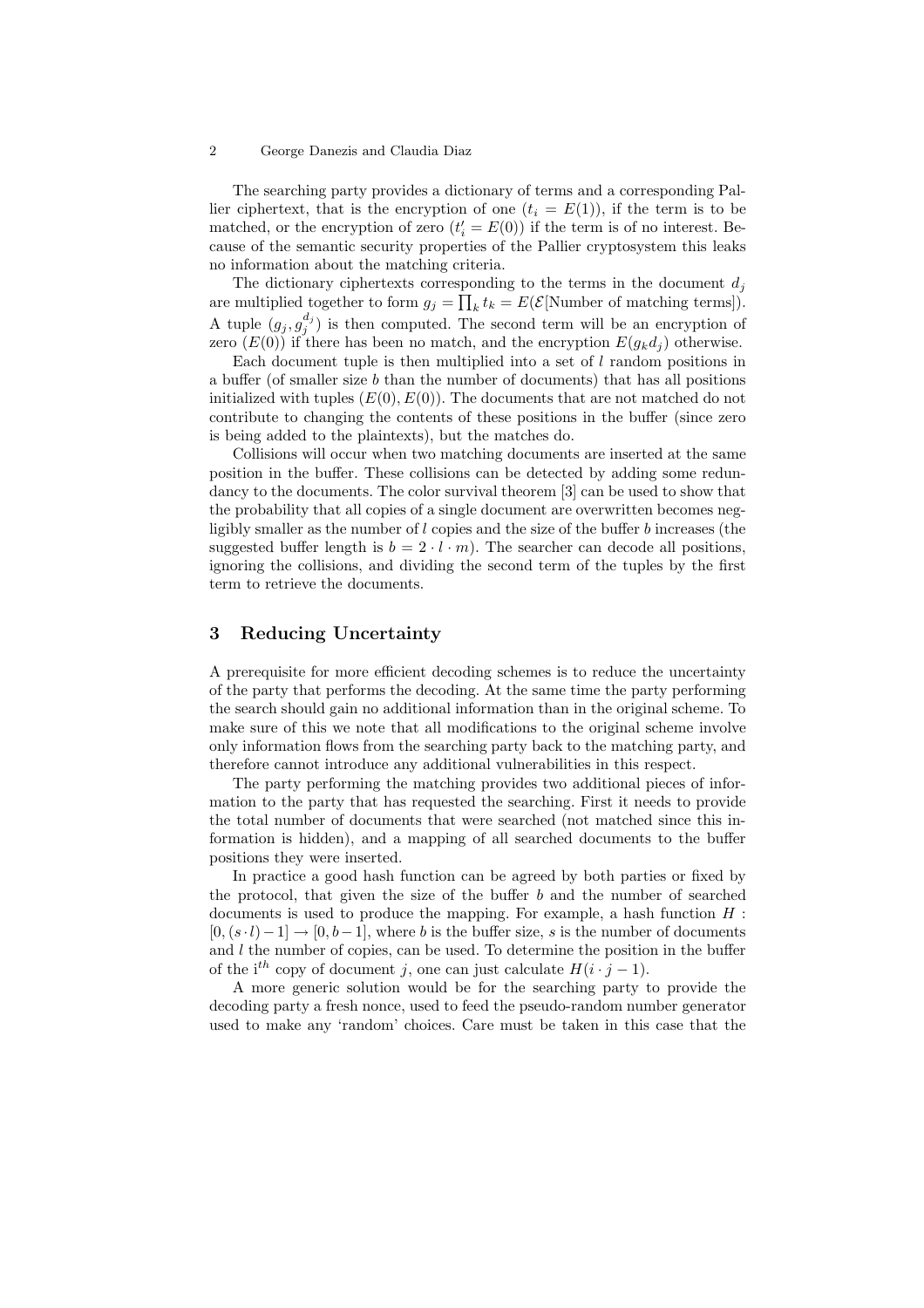decoding party can reconstruct all the random choices and map them reliably to their corresponding encoding actions.

Finally we require the plaintext of each document to contain the serial number of the document, a number from 0 to  $s - 1$ , where s is the total number of searched documents.

# 4 Making the Best out of Collisions

Given the minor modifications above we note that a much more efficient decoding algorithm can be used, that would allow the use of smaller buffers for the same recovery probability.

Our key intuition is that collisions are in fact not destroying all information, but merely adding together the encrypted plaintexts. This property can be used to recover some plaintext if the values of the other plaintexts that it collides with are known.



Fig. 1. An example mapping of five documents into 3 buckets (with 2 copies each.)

Two decoding algorithms are possible. Both model the returned buffer as a bipartite graph (as illustrated in figure 1): One set of edges represents documents and the other set of edges represents positions in the buffer. We draw vertexes connecting the document edges with the positions in the buffer in which they are held. The first very simple algorithm is based on removing known edges from a graph, and the second, sightly more complex, is based on solving systems of simultaneous equations.

#### 4.1 Decoding by Removing Known Edges

The decoder can discern three states of a particular buffer position: whether it is empty, contains a single document, or contains a collision. In the case of it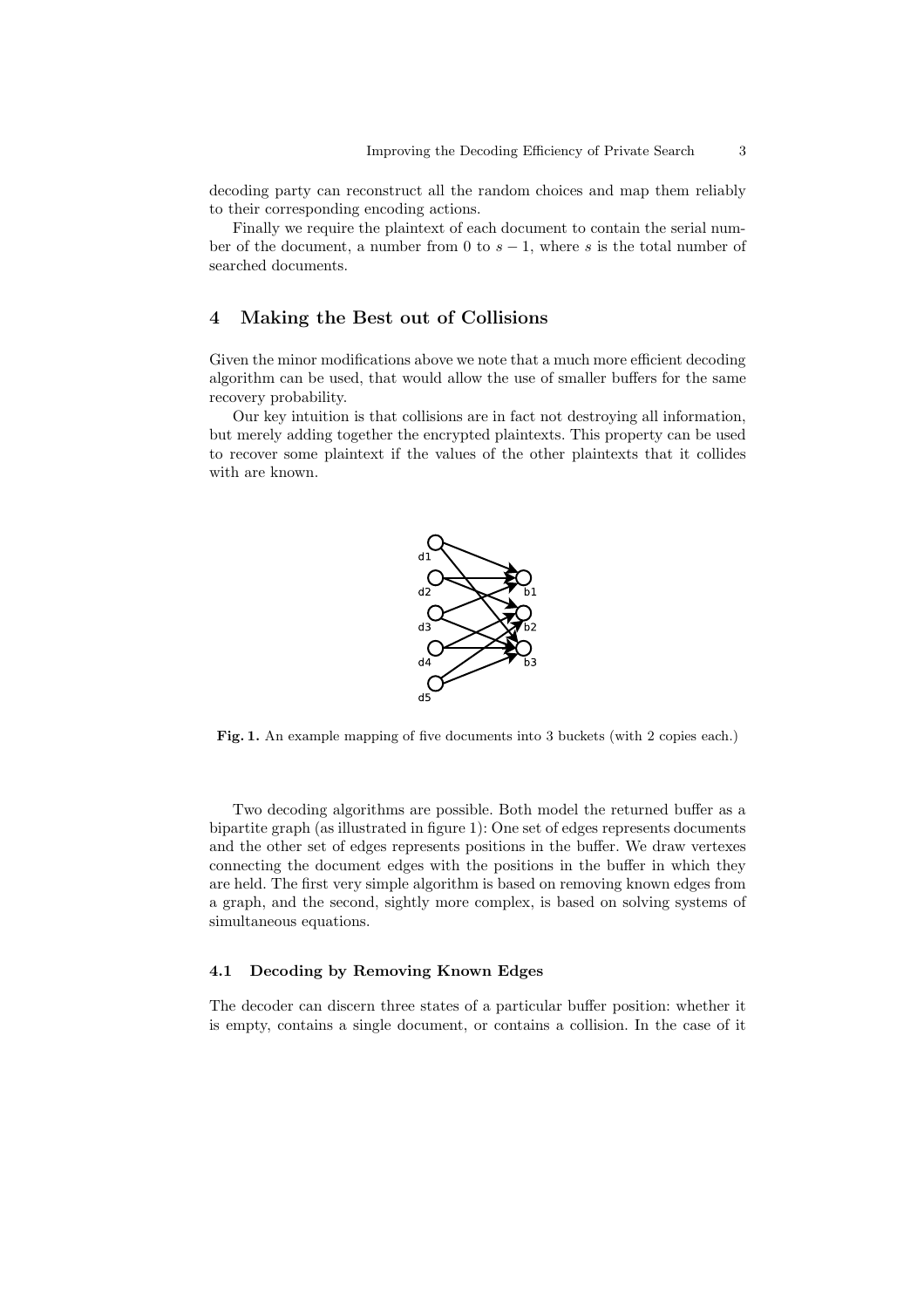containing a single document its serial number can also be recovered, since we require it to be included in the plaintext.

Our algorithm proceeds as follows: One removes from the graph the edges corresponding to documents in buffer positions that are empty. Then one recovers documents that are contained in buffer positions with only one document. The remaining documents in these buffer positions can also be removed from the graph since they contain empty documents. When removing an edge, all vertexes associated with it are also removed. This means in practice, that the plaintext of the recovered document is substracted from all other buffer positions containing a copy of this document. This hopefully uncovers some buffer positions containing only one document. This simple algorithm is repeated multiple times until all documents are recovered or no more progress can be made.

Simulation results are presented in figures 2 and 3. Figure 2 illustrates how the recovery rate changes with the size of the buffer. The recovery rate is defined as the fraction of messages that can be recovered using our techniques out of the 100 matching documents. For the purposes of this experiment we have set the number of copies to 5 (a good choice as we shall see). Note that the probability of recovery is very high (nearly one) for a buffer size that is double from the number of matches (200 in this example). This is a considerable improvement, of a factor l, over the original proposal.



Fig. 2. Recovery rate for different buffer sizes. (1000 samples, 100 matches, 5 copies.)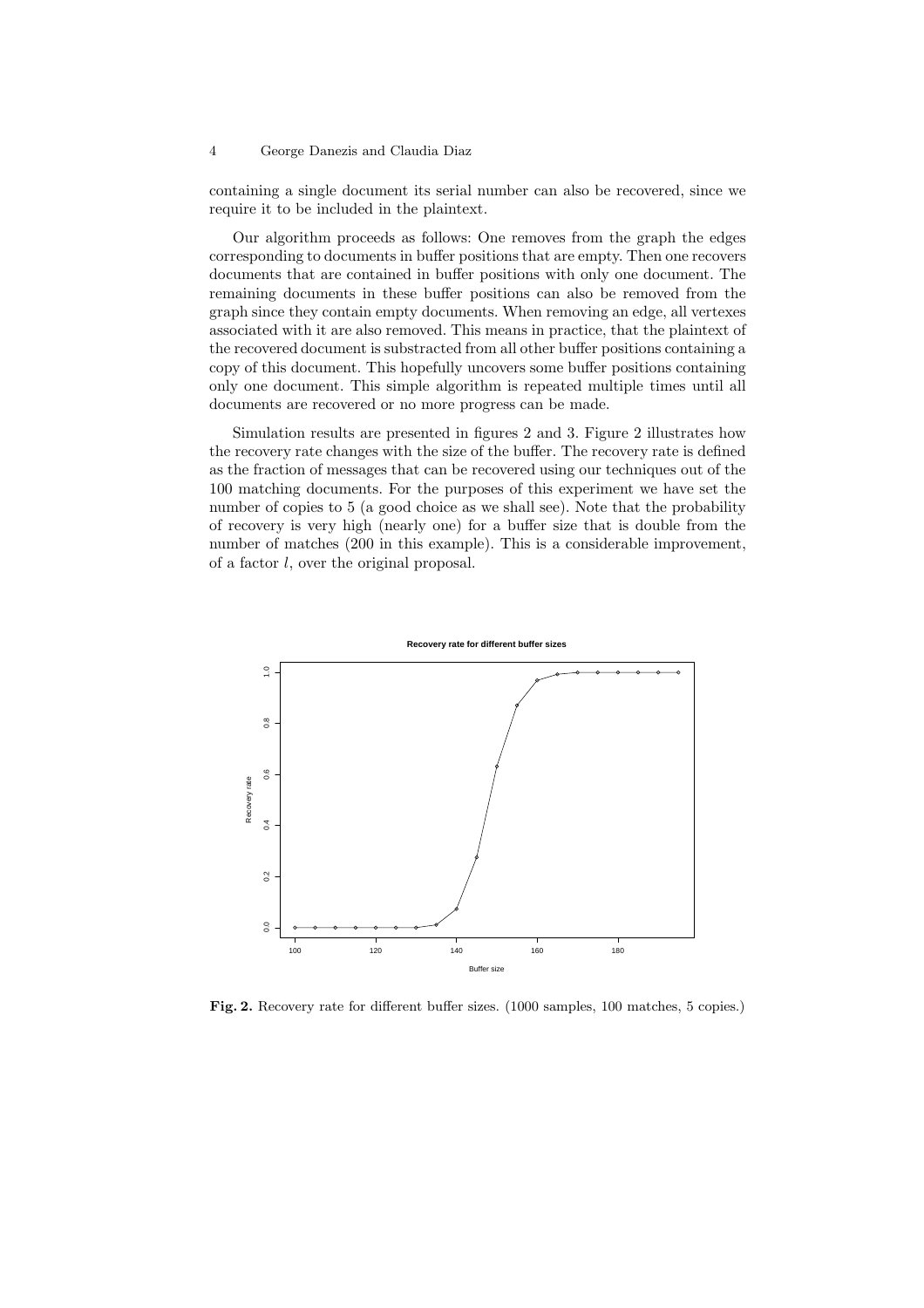Figure 3 illustrates the effect of different number of copies on the retrieval rate of the documents. We observe that too few or too many copies, reduce the recovery rate of documents. In the first case not enough copies of the document are present to guarantee retrieval by insuring [3] that at least one copy is alone in the buffer. In the latter case too many documents are inserted, which lowers the probability that any document is found on its own in the buffer. We note that for our parameters 5 copies seems to provide optimal recovery (and hence the parameter of our previous experiment). The original claim in [3], that recovery becomes better as the number of copies increases may also mislead implementers. This is only the case if one assumes a buffer of infinite size – and therefore an optimal parameter for the number of copies has to be calculated for each set of practical values of buffer size and expected matches.



Fig. 3. Recovery rate for different number of copies. (1000 samples, 100 matches, 200 buffer places.)

Further efficiency improvements are possible in this scheme. For instance we can do without the need for any additional communication, of the allocation graph or the inclusion of the serial number in the documents themselves. The party performing the matching generates the positions of each document in the buffer by hashing, using a good hash function, each document's contents and using the result as a seed for a random number generator. In case the document is in a buffer position on its own, the searching party can recover its contents, hash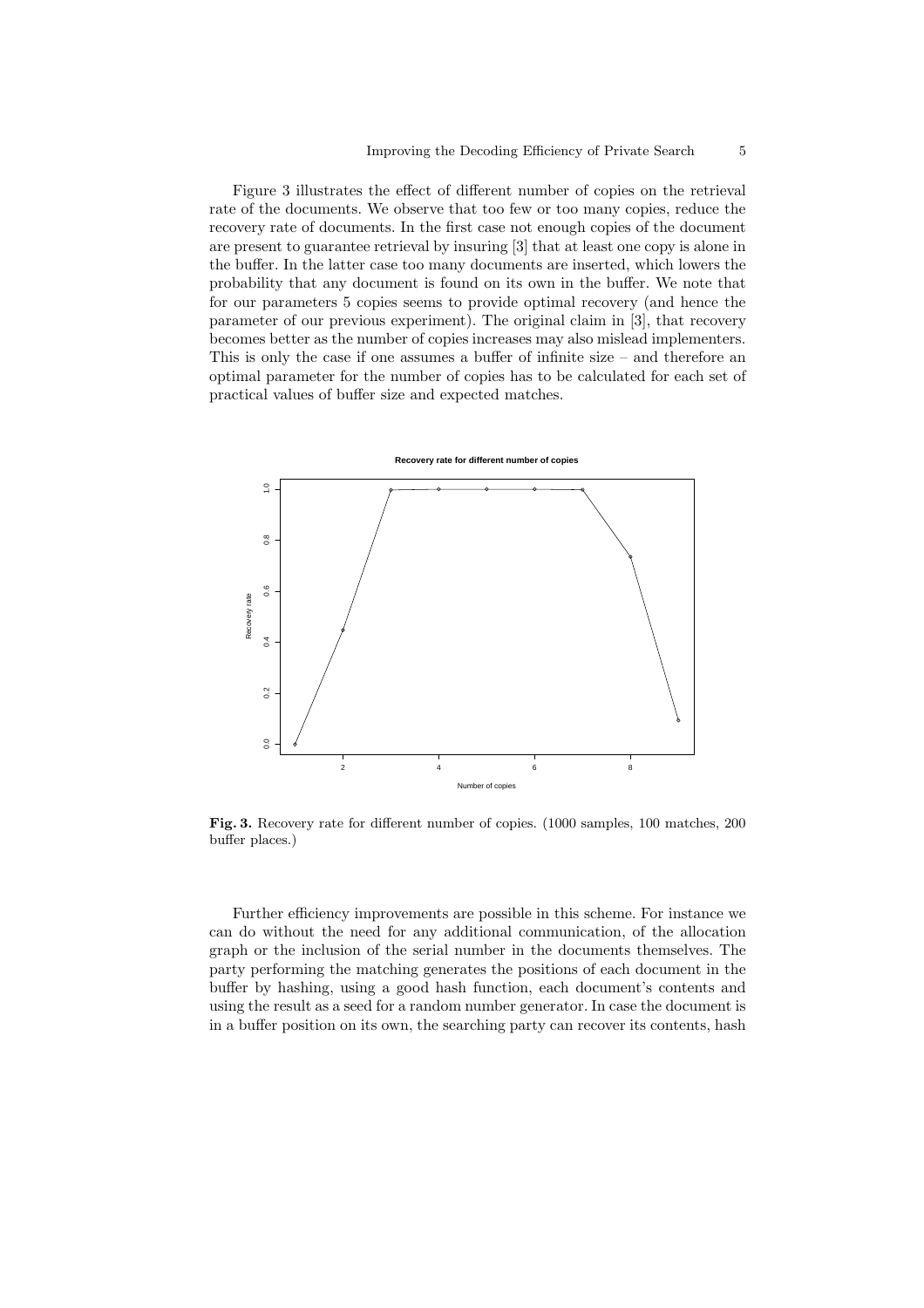it and determine the positions of the other copies. Our protocol then continues as before, but with no need to know the full graph in advance  $-$  it is instead generated as the decoding makes progress. There is no need to have access to a serial number or the total number of documents in advance.

Yet additional information – allowing us to extract the number of documents as well as the serial number of each retrieved document – allows for better recovery, as we see in the next section.

### 4.2 Decoding by Solving Simultaneous Equations

The graph representing the assignments of document copies into buckets, as well as the end resulting buffer, can also be modeled as a system of simultaneous equations. Each equation represents a buffer position, and therefore there are at most b equations. Each document that has a copy in this buffer position is a variable in the equation, and their sum should equal the value of the bucket.

As an example, Figure 1 represents a mapping of five documents  $d_1, \ldots, d_5$ into three buckets  $b_1, \ldots, b_3$ . The corresponding set of equations would be:

$$
d_1 + d_2 + d_3 = b_1 \tag{1}
$$

$$
d_2 + d_4 + d_5 = b_2 \tag{2}
$$

$$
d_1 + d_3 + d_4 + d_5 = b_3 \tag{3}
$$

It is clear that this set of equations cannot be solved in the general case – there are more variables than equations. It is only because some documents are actually represented by zero (since they do not match) that the number of variables can be reduced. This reduction is performed by applying the heuristics presented in the previous section. If after applying these heuristics we are left with a number of equations (i.e. buckets that contain more than one document) that is equal or higher to the number of unknown variables (representing documents), we can solve the system and retrieve the documents.

For a certain number of matching documents m and a certain number of nonmatching documents  $d$  we can calculate the most probable number of decoded messages after we apply the heuristic decoding. This number is also dependent on the replication factor  $l$  and the number of buckets  $b$ . The analysis is simple:

– A bucket that contains no document or one document can be recognized as such, and all other documents that have copies in this buffer position can be tagged as non-matches (and assigned a value of zero). We first calculate the probability  $p_{(0 \text{ or } 1)}$  a buffer position contains one or zero matching documents:

$$
p_{(0 \text{ or } 1)} = b \cdot \left[ \left( \frac{b-1}{b} \right)^{lm} + \frac{lm}{b} \left( \frac{b-1}{b} \right)^{lm-1} \right] \tag{4}
$$

– For a non matching document to be excluded it should only have copies in buckets that contain more than one matching document. The probability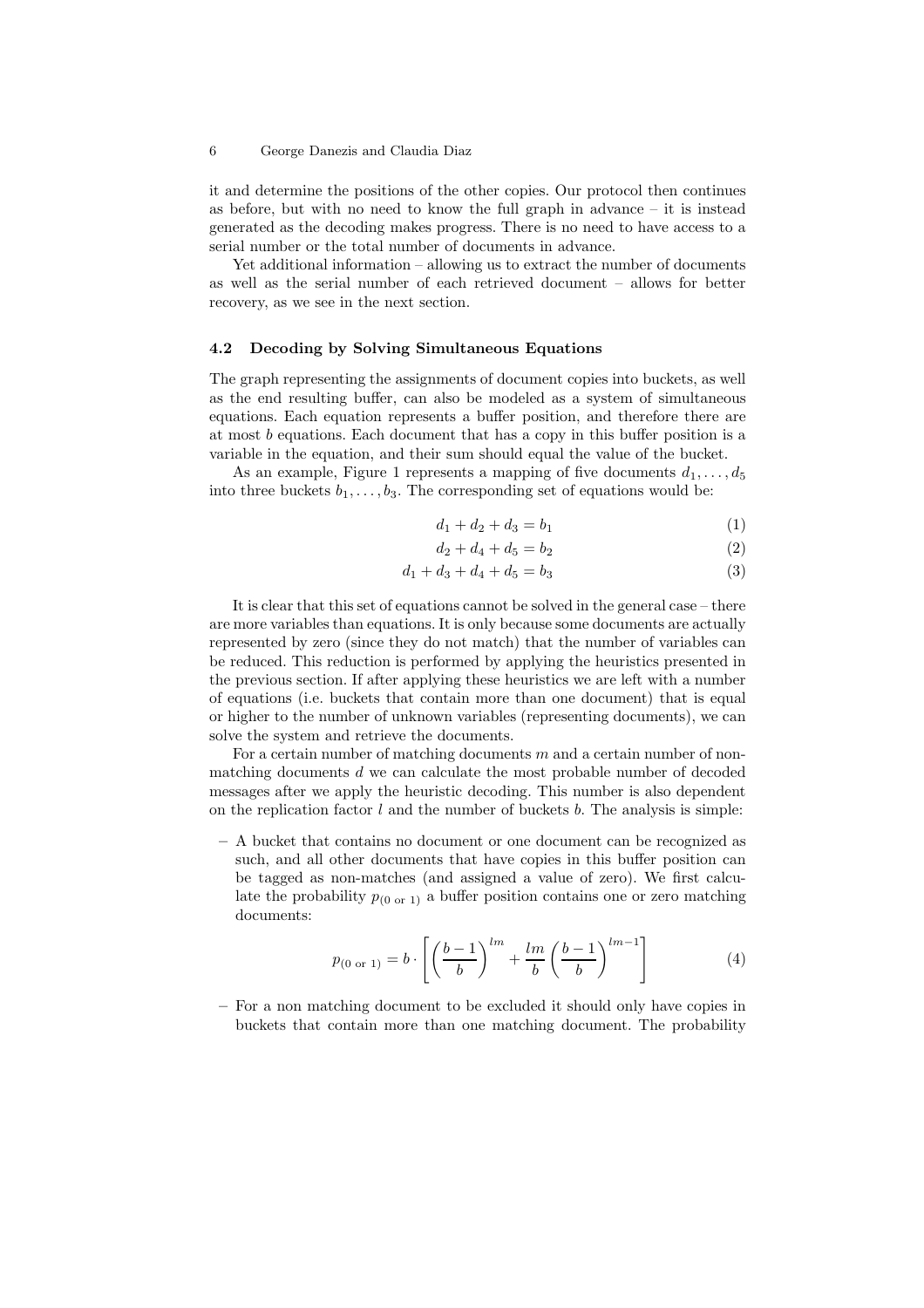$p_{\text{unknown}}$  of this happening to an individual non-matching document, given l copies, is:

$$
p_{\text{unknown}} = (1 - p_{(0 \text{ or } 1)})^l \tag{5}
$$

– We define an indicator random variable for each non matching document  $I_i$ , with probability of taking a value of 1 equal to  $p_{\text{unknown}}$ . By linearity of expectation we know that:

$$
\mu = \mathcal{E}[\sum^{d} I_i] = \sum^{d} \mathcal{E}[I_i] = d \cdot p_{\text{unknown}}
$$
\n(6)

The expectation  $\mu$  is the expected number of undetected non-matching documents after the first stage of the heuristic decoding.

The above calculation is a conservative estimate of the decoding efficiency for two reasons. Firstly it does not take into account that the distribution into buffer positions is done without replacement. This makes it more likely for a nonmatching document to be in a bucket that would allow it to be detected as such. Second, only the very first stage of heuristic decoding is taken into account, when actually the process is repeated until the set of equations cannot be simplified further. This, as we have seen in the previous section, will often lead to complete recovery, but would also reduce further the number of non-matching documents that are left unknown.

It is important to note that if only matching documents were to be returned all of them would be recoverable (since there are as many unknown documents as buffer positions we could simply solve the equations.) It is only because of the non-matching documents, that have to be identified as such, that the difficulty occurs. Figure 4 illustrates the number of non-matching documents that can be tolerated, given different buffer sizes, to still be able to retrieve all 100 matching documents (the replication factor is 5). When there are exactly as many buffer positions as matching documents, we expect this number to be zero (adding any further documents would lead to s system of equations with more unknowns than equations). As the number of buckets increases we can use the 'spare' equations to tolerate and detect more and more non-matching documents. After a buffer size of about 160 we expect our heuristic technique, presented above, to decode more messages, so that the number of tolerated non-matching documents becomes infinite.

The experimental procedure used to produce figure 4 is as follows: for each set of parameters of buffer size, we ran 1000 experiments. In each experiment we performed first the heuristic decoding to establish the remaining number of unknown documents, and the number of equations that were available. We then used equation 6 to estimate the number of non-matches that this balance of nondecoded documents versus number of equations could still decode. The average number of such non-matches is plotted for each value of the buffer size.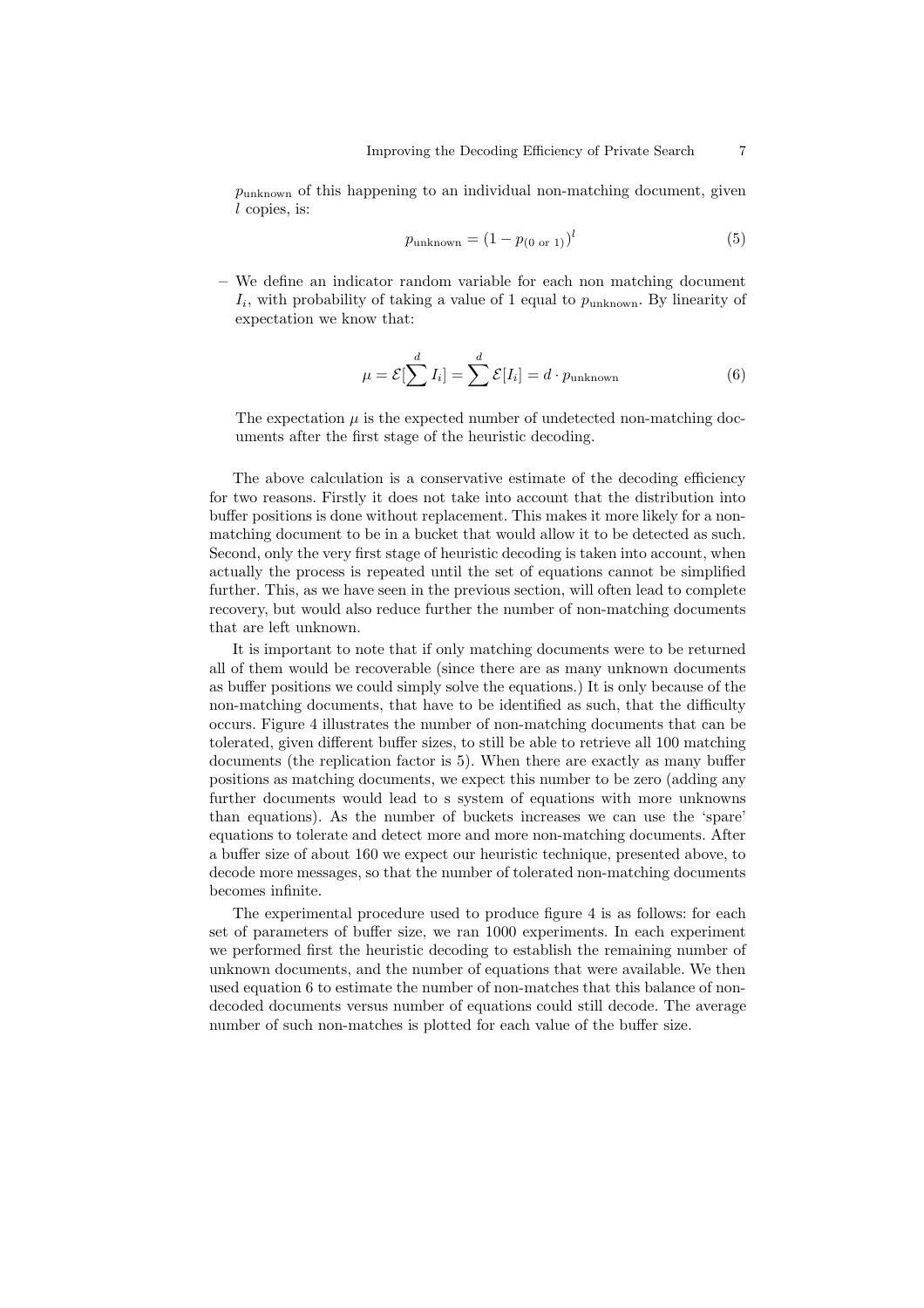

Fig. 4. Number of tolerated non-matching documents to achieve decoding (1000 samples, 100 matches, 5 copies.)

## 5 Open Issues and Conclusions

Following the original proposal we have assigned document copies pseudo-randomly into the buffer. Yet we also see that the distribution of the document copies in the buffer affects the decoding efficiency. It might be the case that a different graph is more appropriate to maximize the number of positions that are empty or populated by only one matching document, and minimizing the probability that the set of resulting equations cannot be solved.

Our simulations suggest that our schemes achieve a significant efficiency improvement over the original proposal. The size of the buffer that needs to be transferred has been reduced from  $2lm$  to  $2m$  to allow for full recovery using our heuristic scheme  $(m \text{ is the number of matching documents}, l \text{ is the number})$ of copies). As an example, to retrieve 100 documents we need a buffer of 200 positions instead of 1000! We have also uncovered some sensitivity to the number of copies l used, and suggest that implementers need to pay special attention: too few or too many copies will decrease the decoding efficiency of the scheme.

Our technique based on solving simultaneous equations is more expensive (inverting a matrix is about  $\mathcal{O}(n^3)$ ), but is very effective – it will decode documents even if no singleton copy is available. On the downside this technique is too sensitive to the presence of non-matching documents, and is therefore less practical.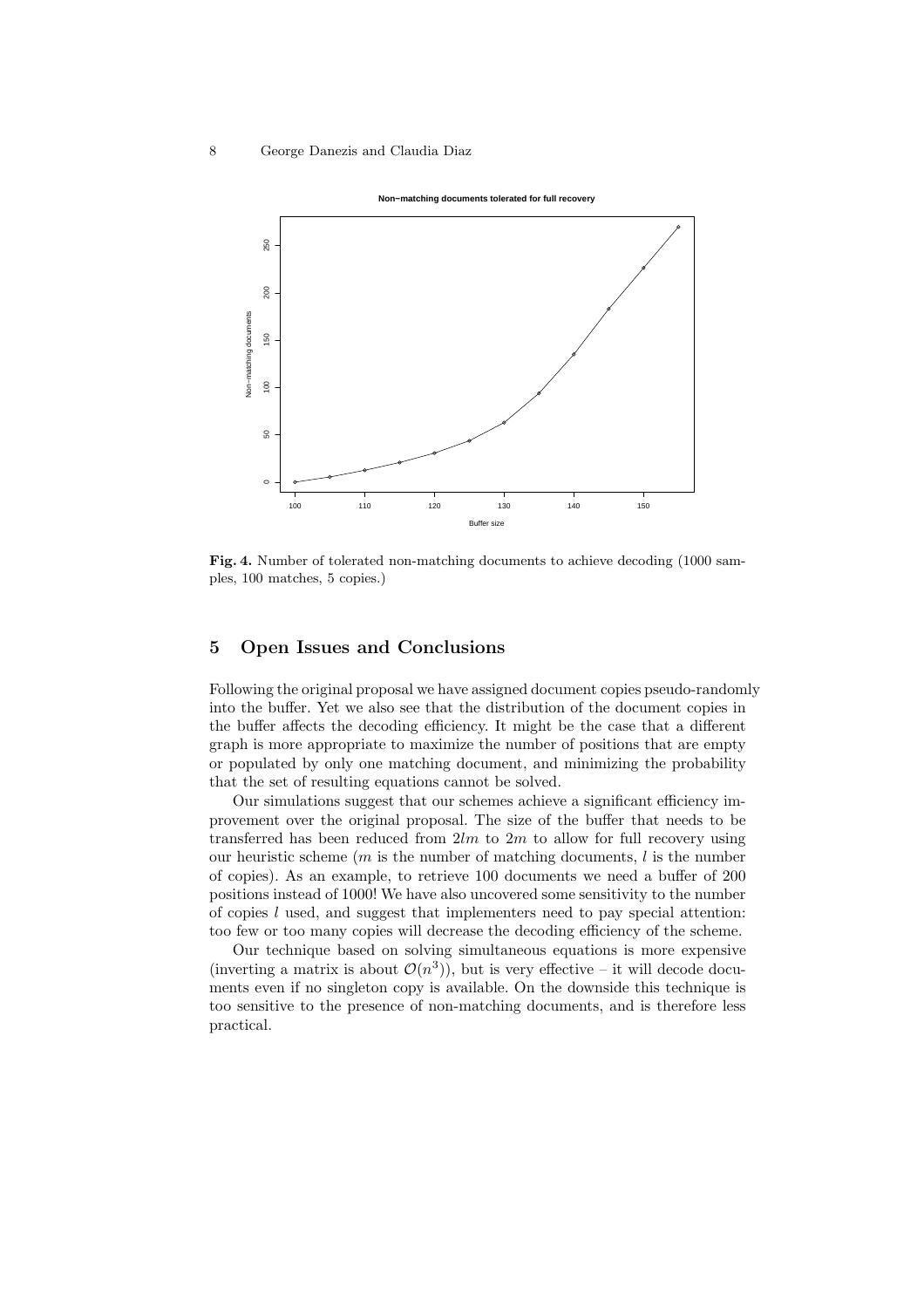Deriving analytic results about the recovery probabilities and the non-matching document tolerance of both schemes remains an open problem.

Acknowledgments. We are indebted to our colleagues Andrei Serjantov and Paul Syverson for insightful discussions about the decoding schemes and Anna Lysyanskaya for giving us early positive feedback on the feasibility of our schemes. We are also grateful to the organizers of the Dagstuhl seminar on "Anonymous Communication and its Applications", Shlomi Dolev, Rafail Ostrovsky and Andreas Pfitzmann as well as all the staff of the school for providing such a productive as well as pleasant environment.

# References

- 1. David Chaum. The dining cryptographers problem: Unconditional sender and recipient untraceability. J. Cryptology,  $1(1):65-75$ , 1988.
- 2. Taher El Gamal. A public key cryptosystem and a signature scheme based on discrete logarithms. In CRYPTO, pages 10–18, 1984.
- 3. Rafail Ostrovsky and William E. Skeith III. Private searching on streaming data. In Victor Shoup, editor, CRYPTO, volume 3621 of Lecture Notes in Computer Science, pages 223–240. Springer, 2005.
- 4. Pascal Paillier. Public-key cryptosystems based on composite degree residuosity classes. In EUROCRYPT, pages 223–238, 1999.
- 5. Michael Waidner and Birgit Pfitzmann. The dining cryptographers in the disco underconditional sender and recipient untraceability with computationally secure serviceability (abstract). In EUROCRYPT, page 690, 1989.

# A Some simulation code

```
import random
import sets
from Numeric import *
from LinearAlgebra import *
def exp(numbin,matches,leng,eqsolve=False):
   # First fill the bins with numbers
   bins = \{\}bn = \{\}for i in range(matches):
      bn[i] = random.shape(xrange(numbin),leng)for j in bn[i]:
         try:
            bins[j] += [i]except:
            bins[j] = [i]# Now start removing!
   ret = [] # List to return
   Recovered = sets.Set()
```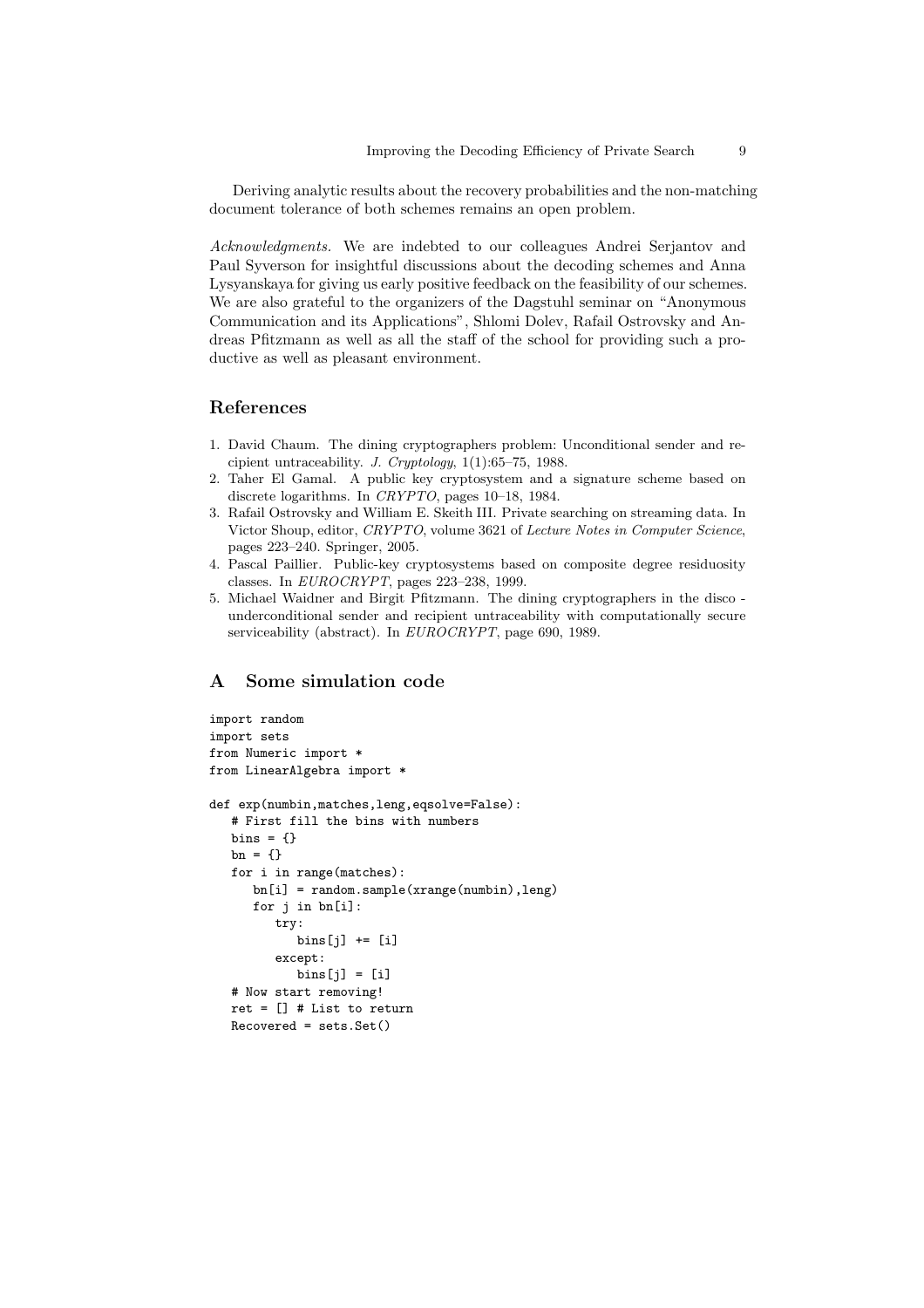```
while True:
  lone = [bins[i][0] for i in bins.keys() if len(bins[i])==1]
  s = sets.Set(lone)
  Recovered = Recovered.union(s)
  ret += \lceil len(s) \rceil# Stop if there is nothing to remove
  if len(s) == 0:
      break
   # Otherwise remove the lone ones
  for r in s:
       for rl in bn[r]:
         bins[r1] = [x for x in bins[r1] if x is not r]# Calculate the number of equations...
u = matches - len(Recovered)
eq = len([bins[i] for i in bins.keys() if len(bins[i])>1])
if not eqsolve:
  return ret, sum(ret), u, eq
# Lets try to solve it by solving the equations...
if u > 0 and u \leq eq: # A necessary condition to solve the problem
   matrix = []col = []fullbins = [bins[i] for i in bins.keys() if len(bins[i])>1]
   for b in fullbins:
       row = []for i in range(matches):
           if not i in Recovered:
              if i in b:
                 row += [1]
              else:
                 row += [0]assert len(row) == (matches - len(Recovered))# Now we are going to reduce the matrix in size
       if len(col) < u:
         col += [sum(b)]# So far we have fewer equations than unknowns so keep going.
         matrix += [row]
       else:
          # now we need to 'fold' the new equation in an older one!
          s = random.shape(xrange(u), 1) [0] # choose an equationmatrix[s] = [r+n for (r,n) in zip(matrix[s],row)] # Add the new row to an older one
         col[s] = [col[s][0] + sum(b)]try:
        m = array(matrix) # the equations
       mInv = inverse(m)c = array(col) # the vector of values
        z = matrixmultiply(mInv,c)
       return ret, sum(ret), u, eq
    except LinAlgError, e:
       print 'Singular matrix'
       print e
```